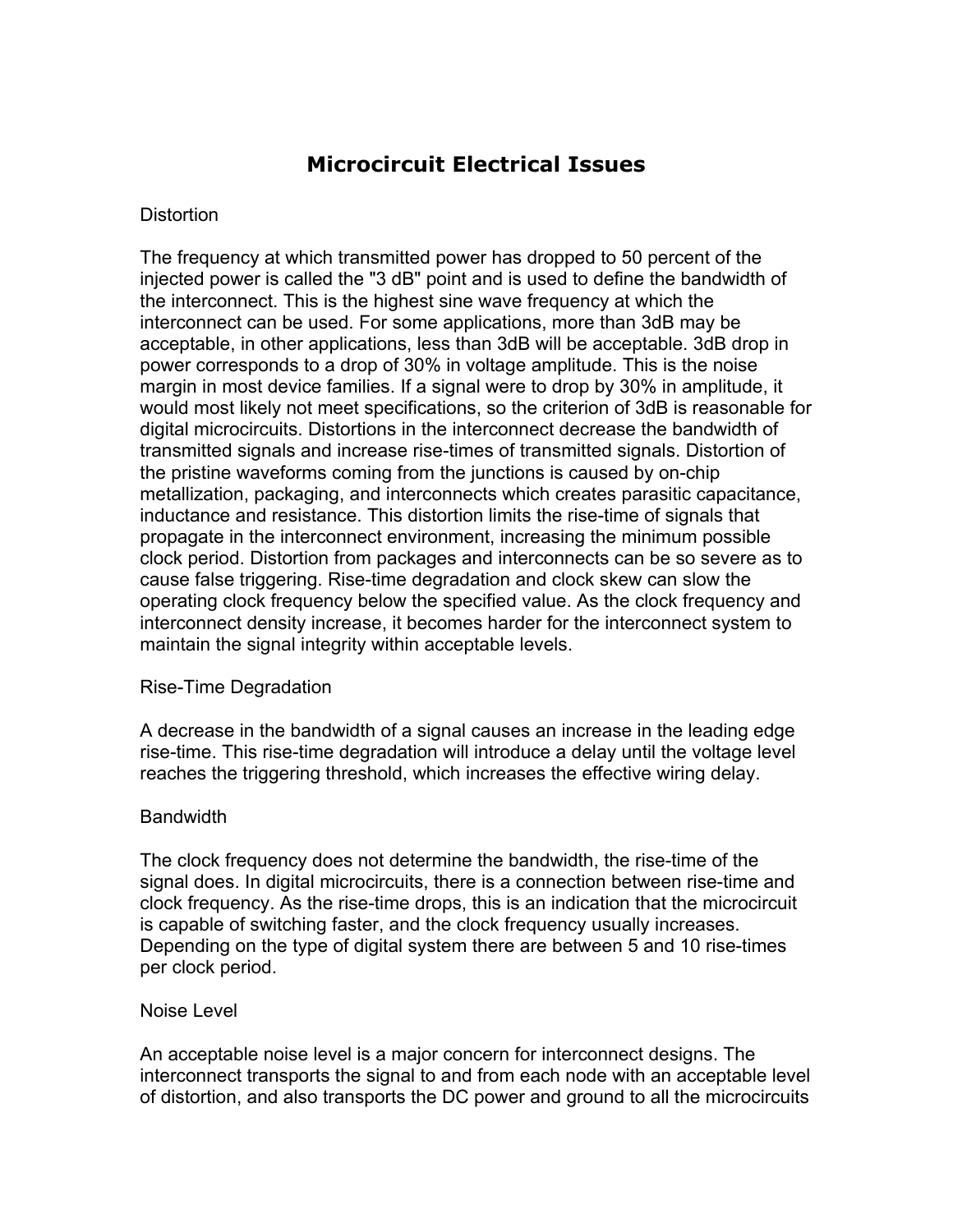with an acceptable noise level. The criterion of what is acceptable noise comes from the noise margin of the microcircuit family. The noise margin is the difference between the worst case output voltage and the minimum acceptable input voltage. There are three primary sources of noise: signal integrity down a single trace, crosstalk from adjacent lines, and switching noise from the power and ground distribution.

# Ringing

Ringing can become a significant problem at higher bandwidths. It can be eliminated by placing a damping resistor at the source. Another suppression technique is to use ground planes in packages to minimize leadframe inductances and to control the impedance of interconnect traces. In addition, series damping resistors may be added to the circuits in such a way as to avoid an added hit from RC delays. Ringing and reflection noise increases in magnitude as the bandwidth of the signal increases and the rise-time decreases; therefore most high-speed microcircuits have the option of using reduced slew rate output buffers so the packaging does not seriously degrade the signal integrity. A longer spatial extent will make the signal less sensitive to interconnect imperfections.

# Crosstalk Noise

Crosstalk noise is due to capacitive and inductive coupling between two traces. When two traces run parallel to each other, there is the possibility of coupling voltage from one to the other. The line that is generating the noise is termed the active line or aggressor and the trace on which the noise appears is termed the quiet line or victim line. The magnitude of the coupled noise,  $V_{\text{ouiet}}/V_{\text{active}}$ , depends on:

- a. The pitch between the traces
- b. The characteristic impedance of the traces
- c. The dielectric constant of the material surrounding the traces

d. The fraction of the length of the quiet line over which the traces are adjacent

The noise allocated for near-end crosstalk is typically about 3%. A lower dielectric constant for the same pitch will decrease the crosstalk. With FR-4, a 50-Ohm microstrip has a linewidth about twice the dielectric thickness. To keep the crosstalk below 3%, the spacing should be at least 4x the dielectric thickness. In asymmetric strip line, the lower dielectric thickness is about equal to the linewidth for 50 Ohms. To keep the crosstalk to less than 3% requires spacing about 2x the lower dielectric thickness.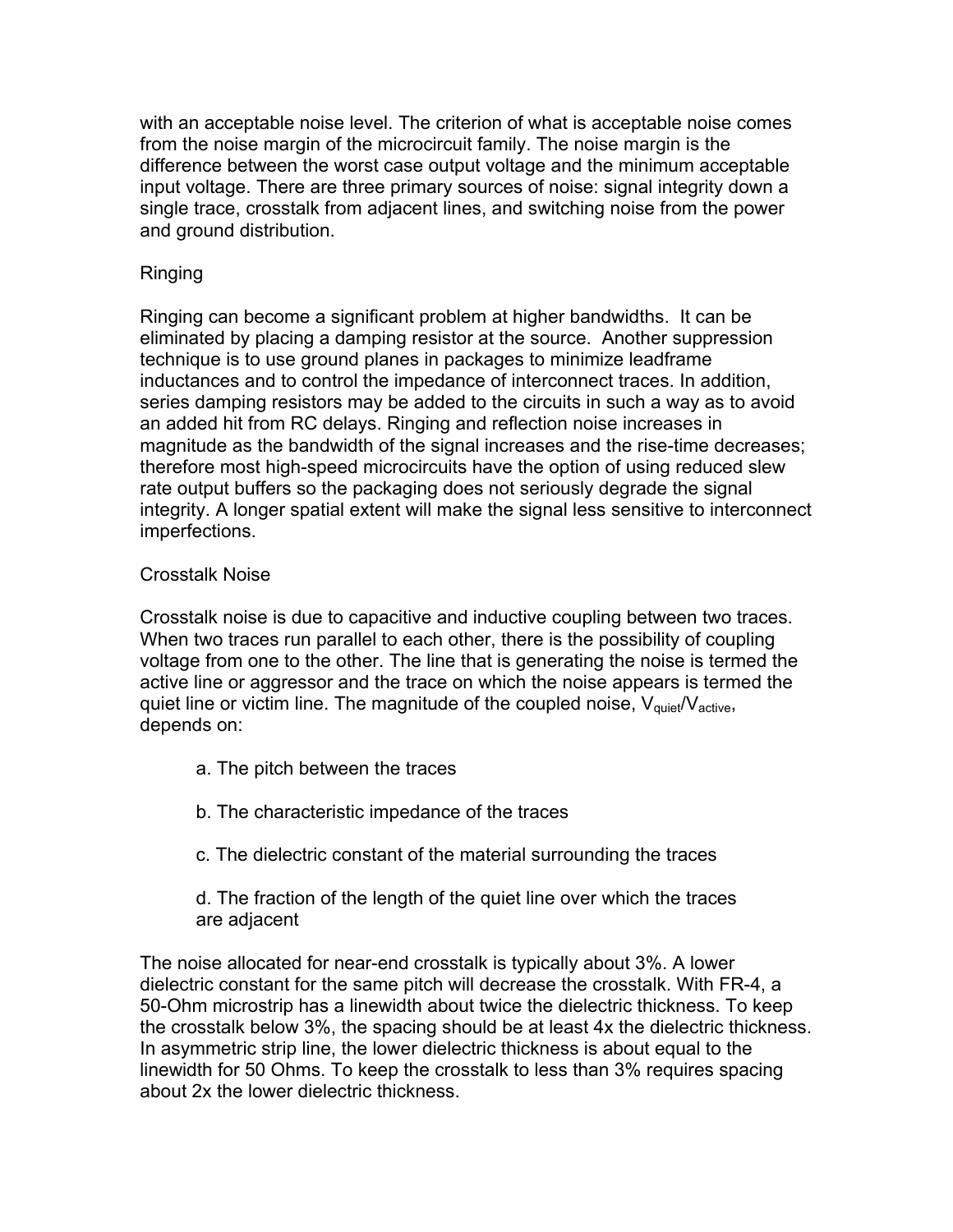## Simultaneous Switching Noise

Simultaneous switching noise (also called, ground bounce, or delta I noise) causes a problem in packaging high-performance CMOS microcircuits. This is due to the inductance of the power and ground distribution to the chips and the transient current from output buffers. All of the inductance of the power and ground distribution traces, from the chip to the nearest decoupling capacitor, must be included. In simultaneous switching, it is the inductance associated with the ground connection of the chip bonding, such as the wirebond and leadframe, that plays the most critical role. Usually, a number of buffer gates are tied to the same ground rail. In leading edge CMOS microcircuits, the number of gates switching simultaneously is increasing and the switching transition time is decreasing. Both of these effects are increasing the impact of simultaneous switching noise. Minimizing this problem requires solutions that address:

a. The chip drivers: All high-speed gate arrays currently have available the option of selecting a slower output buffer slew rate to decrease the bandwidth of the output signal.

b. The number of outputs sharing the same ground line: Though there is a minimum number of power and ground pads that must be used on a chip, the designer has the option of adding more. The trend is to appropriate all unused, available pads for extra power and ground. This approach has the double benefit of reducing the inductance associated with the power and ground connections and decoupling sensitive gates from their neighbors. For 50MHz ASICs, minimum guidelines call for one ground for every 16 gates. This number is rapidly approaching one for every four output buffers in 200MHz ASICs. This is another driving force causing increases in the off-chip pin count.

c. The inductance of the chip attach: It is the inductance of the ground path section of the circuit that influences the switching noise. The inductance of the package leadframe and chip bonding can be decreased. Ground planes in the Packages are the first step to decrease leadframe inductance. Chip bonding inductance can be decreased by designing shorter wirebond lengths or by using flip chip. This is a strong driver for the use of flip chip die attaches. Decoupling capacitors can be attached as close as possible to the chip, either on the multilayer package or directly under the chip package.

d. The output capacitance that is driven: The capacitance that must be driven by each buffer can be decreased as a spin-off of higher packaging efficiencies driven by higher clock frequencies.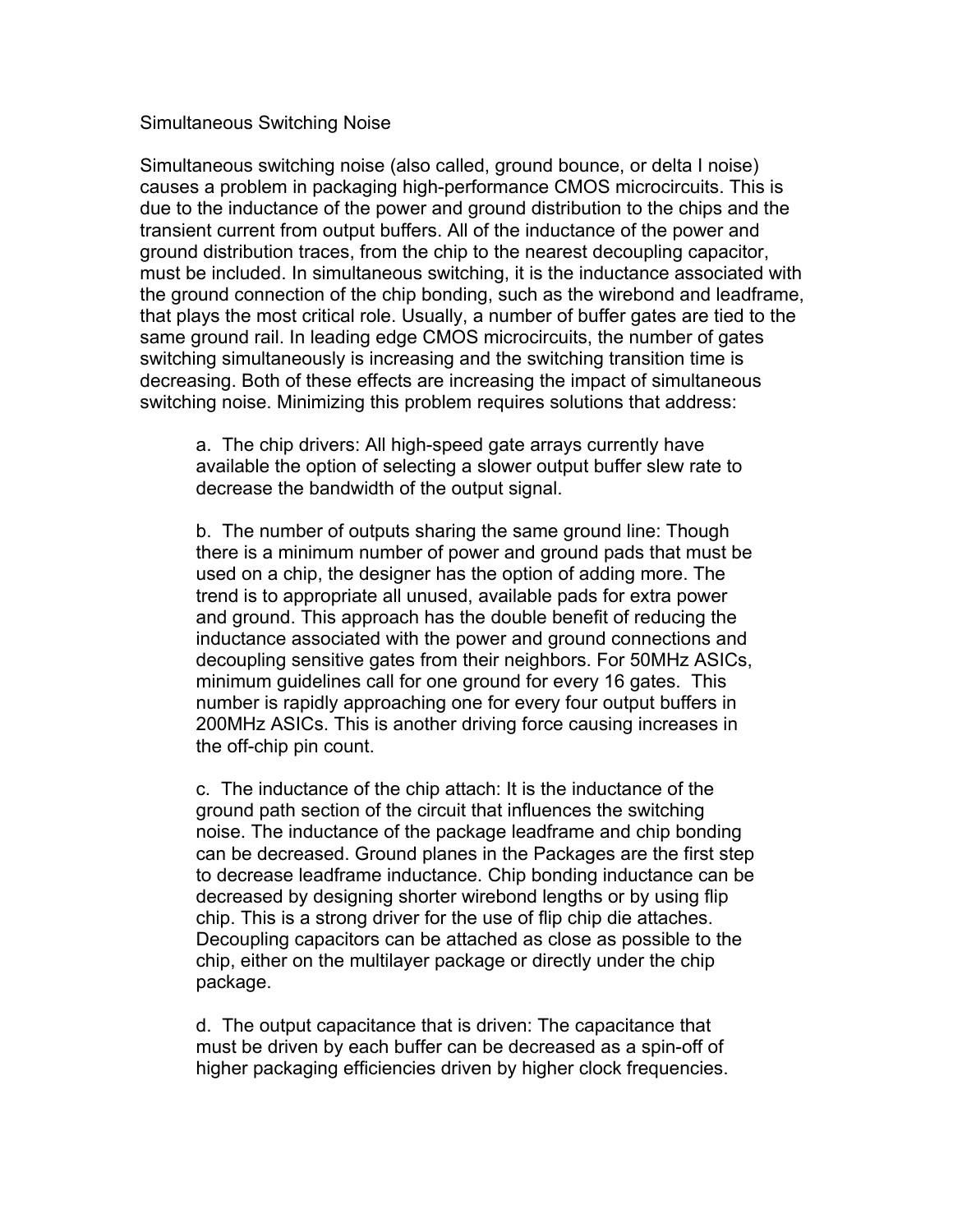# Ground Leads

Shortening ground leads by bringing them to the center of long packages, and bringing high current carrying signal leads in proximity to the ground leads can dramatically reduce switching noise. This change reduced the effective inductance of ground leads by a factor of 5 between the old and the new pinouts. High speed problems.

There are four design guidelines that should minimize 80% of high-speed problems:

a. Keep the interconnects as short as possible. This will minimize delay times, clock skew and signal integrity problems.

b. Use controlled impedance interconnects, at roughly 50 Ohms characteristic impedance. This minimizes reflection noise and keeps EMI low.

c. Keep adjacent traces far enough apart so that crosstalk is below the specification, typically 3% coupling or less.

d. Keep the impedance of the power and ground distribution low, using planes where possible. Keep all leads as short as possible to reduce switching noise.

# Timing Errors

Timing errors need to be avoided when designing high-speed applications. Excessive propagation delay or race conditions are the cause. Excessive propagation delay is when the propagation delay of a circuit is longer than the clock period. A race condition occurs when a gate does not have all its inputs when needed, compared to the clock, because other gates were switched either too late or too early due to clock skew. Being able to predict and control clock skew to less than one gate delay is of great importance. Within one clock cycle, the number of gates that must switch sequentially is called the logic depth, N logic depth. This is typically 10 to 20. The length of time it takes for the signal to propagate through the longest path will establish the shortest clock period. In a system with a 50MHz-clock frequency, typically 5 to 10 percent of the nets are critical in that their total propagation delay may approach the clock period. In very high-speed systems with clock frequencies above 100MHz, 20 to 50 percent of the nets could be critical. The propagation delay of a net will depend on the delays associated with each part of the net: the gate delays, the on-chip interconnect delays, the output buffer delays, the delays associated with the packages, and the wiring delays between packages.

Interconnects